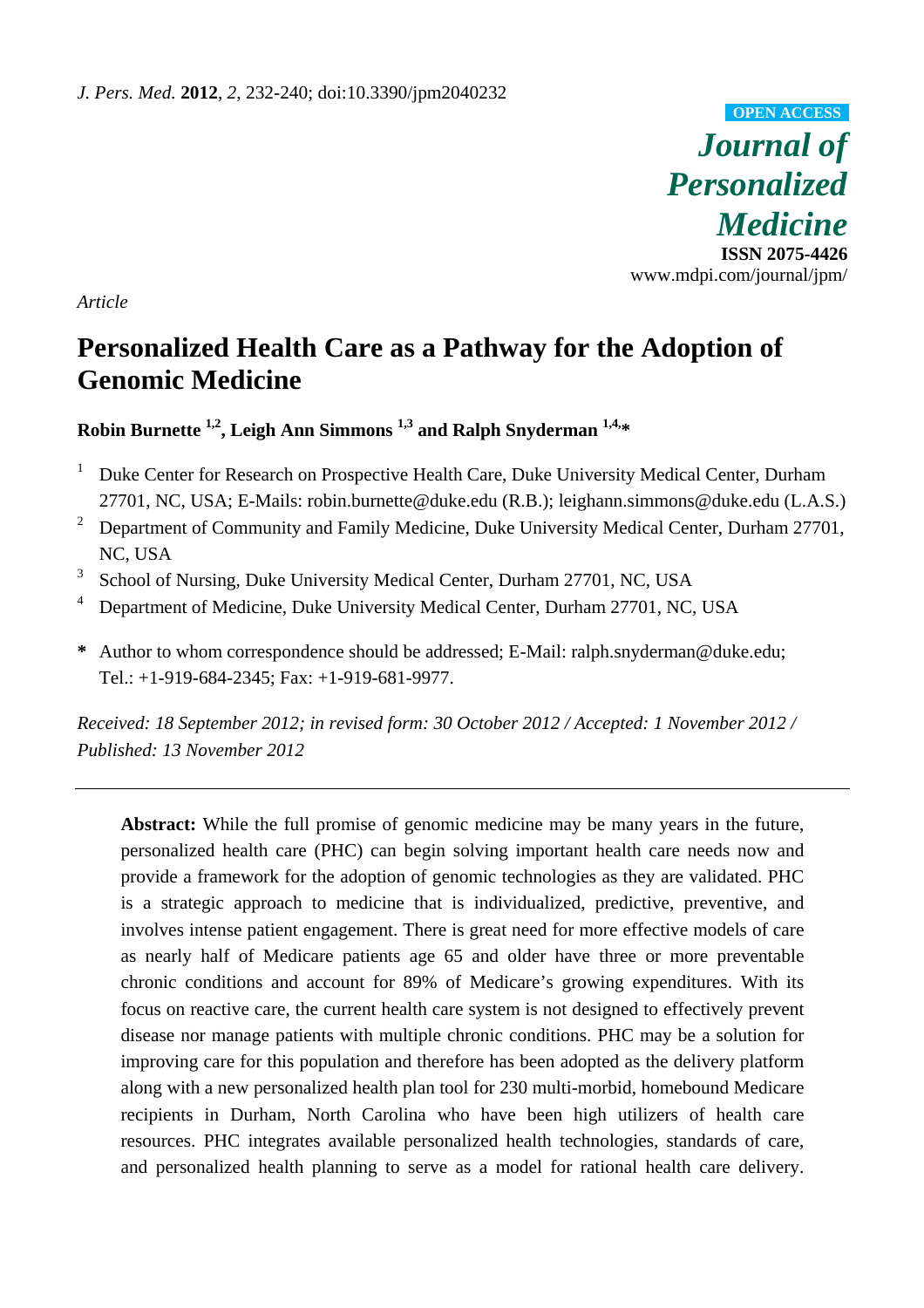Importantly, the PHC model of care will serve as a market for emerging predictive and personalized technologies to foster genomic medicine.

**Keywords:** personalized health plan; multi-morbidities; preventive; health risk assessment; chronic disease management; personalized medicine tools; genomic medicine

# **1. Introduction**

The complete sequencing of the human genome in 2000 along with the rapid development of proteomic and related '*omic*' technologies gave rise to the anticipation that genomic-based personalized care would soon transform medicine [1]. Indeed, the Chair's address, given by one of the authors (RS), to the Association of American Medical Colleges in 2002, detailed the impending transformation of medicine as a consequence of predictive technologies and prospective approaches to care [2]*.* Now, over a decade later, while important personalized medicine tools have been introduced, the basic approach to care remains unchanged and the promise of genomic medicine is anticipated to be many years in the future [3]. Yet, the need for transformation of care is greater than before. In the United States and worldwide, health care systems focus on the reactive treatment of disease events associated with the later stages of chronic, often multi-morbid diseases (the presence of two or more disorders) rendering care inefficient and extremely costly [4–6]. As rates of preventable chronic disease and multi-morbidity have increased over the last decade, health care providers have yet to effectively address disease prevention, let alone the personalized needs of individuals managing multiple chronic diseases. This has resulted in increasing expenditures, especially for Medicare patients [5] whose enrollment is anticipated to double over the next 20 years [7]. Unless the current approach changes, the burden on the health care system will be overwhelming [4,8]. The Centers for Medicare and Medicaid Services have recognized the need for a new approach to solve this dilemma and have endorsed personalized and preventive care initiatives to reduce escalating costs to the health care system [9,10].

While the promise of genomics remains to be fulfilled, the concepts underlying personalized, prospective health care can be adopted now with available technologies and thereby create a market for emerging genomic technologies [2,10]. Personalized health care (PHC) has been proposed as a rational approach to fill the need for an innovative, cost-effective model for health care delivery [2,8,10–13]. PHC is a coordinated, strategic approach to patient care that broadly applies the concepts of systems biology and personalized, predictive, preventive, and participatory care (known as prospective health care or P4 medicine) [2,10–16], and uses available technologies to customize care across the health continuum from health promotion and prevention, to detection and treatment of disease [17]. While PHC anticipates using the vastly improved predictive tools created as a consequence of genomic technologies, it does not require them to get started. PHC is designed to proactively change the trajectory of disease development by using available predictive health risk assessment capabilities and planning while intensively engaging the patient in coordinated approaches to their care. Although personalized medicine is often equated with genomic medicine, PHC, as defined herein, takes a broader view and embraces current capabilities and tools to provide the best strategically planned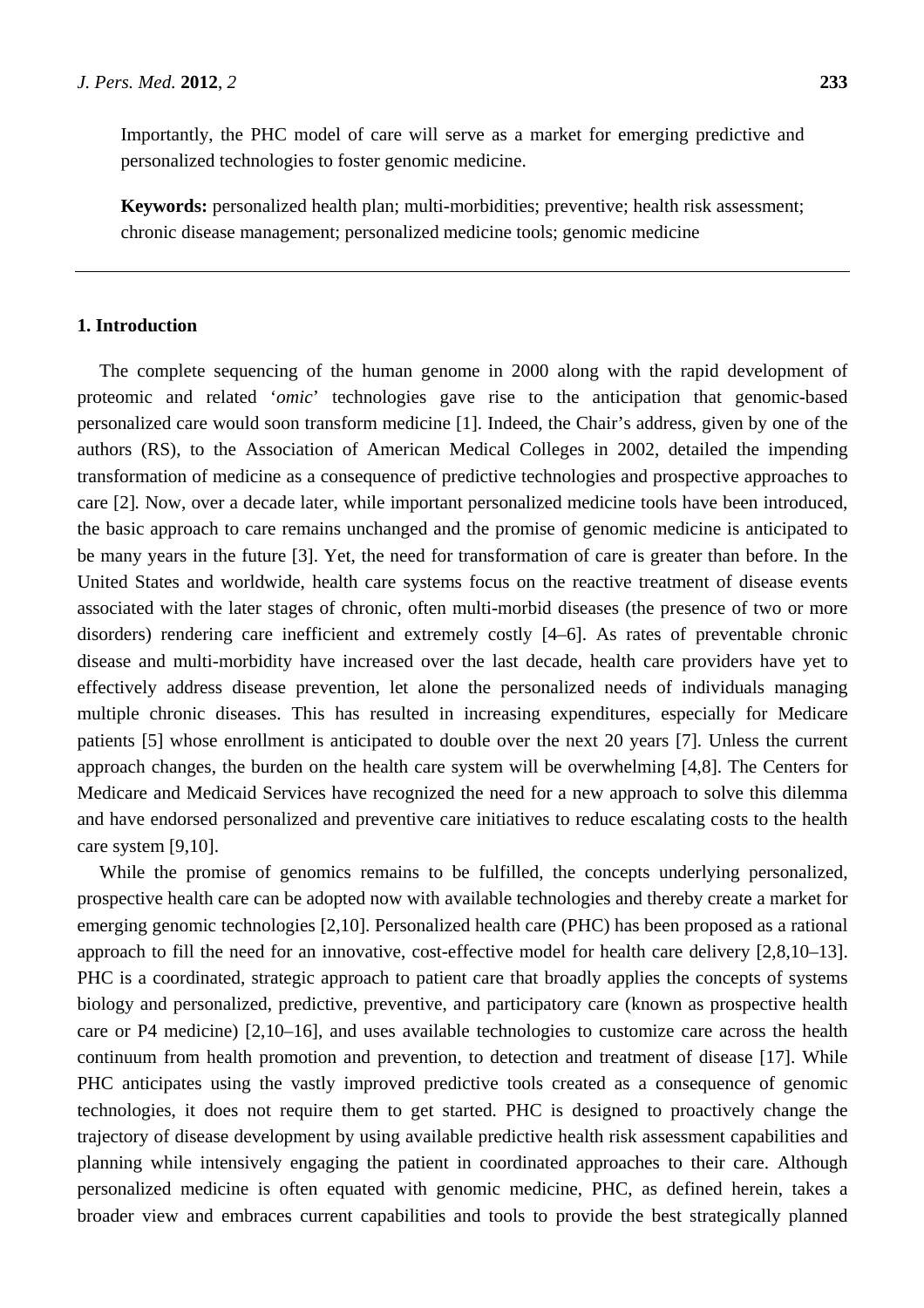predictive care [10,17]. Nonetheless, the PHC approach provides a portal for the clinical adoption of genomic technologies as they are validated.

#### **2. Personalized Health Care and the Personalized Health Plan**

At the heart of PHC is the personalized health plan (PHP), which integrates conventional clinical care with personalized diagnostic and therapeutic capabilities to enable health risk assessment, personalized therapies where available, and outcome tracking to determine progress. Patient engagement is enhanced through intense education to increase patients' understanding of both their risks and the need for their involvement in setting therapeutic goals. Therefore, the PHP serves as an organizational tool that anticipates health care risks and needs over a defined interval and functions as a point of care coordination between the patient and health providers [10]. The PHP is designed to identify, quantify, and evaluate health risks and opportunities to avoid disease events, slow disease progression, and improve the patient's health over the time of the plan. Patient engagement and buy-in are essential in determining goals, plan execution, and outcome tracking—the latter of which is a core element of PHC and particularly important for patients with multi-morbidity. The PHP supports patient engagement and provider-patient collaboration to motivate changes in health behavior. The critical elements of the PHP are [13]:

- (a) Evaluation of the patient's current health status to quantify their health needs and risks using the best available predictive tools and clinical judgment. This identifies the patient's specific health risks and needs over the planned interval of care.
- (b) A therapeutic plan designed as an actionable coordinated care plan for a defined period to mitigate risks and improve health. The plan is developed based on clinical judgment, consensus guidelines, outcome algorithms, validated predictive tools, and patient-provider discussions. The plan establishes specific goals both for the patient and provider over the time of the plan.
- (c) Tracking disease development or improvement based on measurement of biomarkers, risk factors, and clinical indicators. Depending on the progress of the tracking factors, the plan is refined during the course of care. Feedback between patient and provider are used to encourage adherence with the plan.

The PHP framework provides an excellent operational platform for the delivery of PHC to individuals with diverse needs ranging from those undergoing their annual medical visit to health disparate populations with multi-morbidities. Additionally, risk assessment tools can be utilized to discriminate amongst phenotypes of diseases. For example, in obesity, metabolic profiling can be utilized to mechanistically distinguish the underlying nature of the disorder and thereby customize therapy [18]. For this reason, PHC will be utilized for the care of a population of lower income, predominantly Medicare patients in Durham, North Carolina who are enrolled in a patient-centered medical home program called *Just for Us* (JFU). The JFU program provides in-home primary care to seniors and disabled adults who have physical or psychosocial impediments [19] such as frailty or reliance on public transportation that limit their ability to access care. The JFU program was created in response to the need for coordination among health-associated agencies to reduce gaps in support services. Before the JFU program, many of these vulnerable adults routinely used ambulance services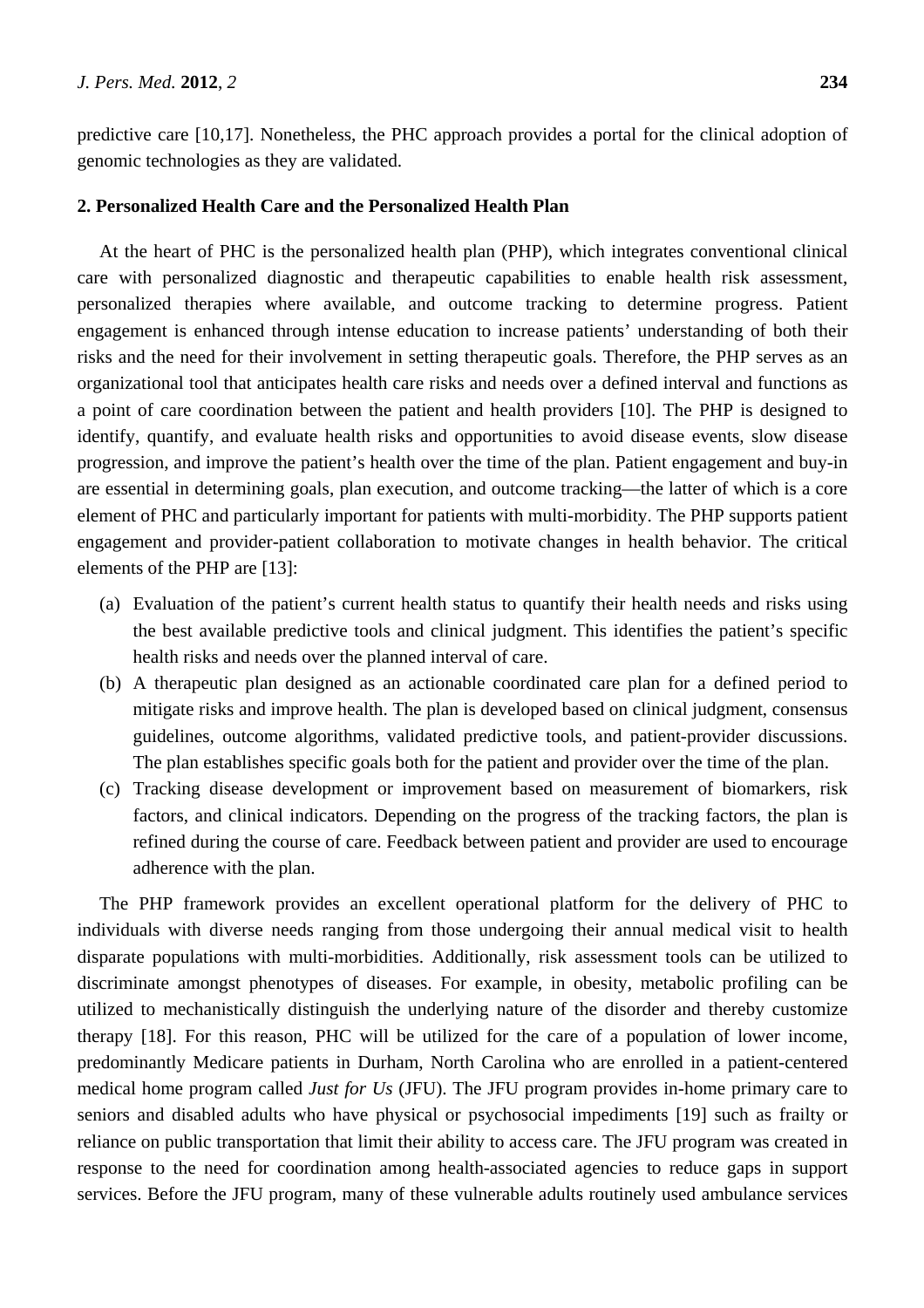and emergency departments to address their medical needs. Currently, the JFU clinical team (physician, social worker, advance practice provider, staff specialist, occupational therapist, and pharmacist) provides in-home care and case management to approximately 230 seniors and disabled adults who live independently. Eighty-one percent of the enrollees are African American, 63% are women, the average age is 71 years old, and more than 50% are eligible for both Medicare and Medicaid. The top five chronic conditions are hypertension, hyperlipidemia, diabetes, osteoarthritis, and obesity. Approximately 72% have three to seven chronic conditions with almost 10% having eight or more. On average, the JFU patient attempts to manage a complicated regimen of 14 medications with 36% of patients on 16 to 30 medications, which are usually prescribed by different providers. Although JFU endeavors to deliver coordinated health care services, it has been reactive and disease-centric [5]. Over a 12-month period, nearly 26% of JFU patients had emergency room visits with 17.3% being hospitalized. The major reasons for emergency room use were reports of pain, often from a fall, cardiac conditions, and urinary problems. This highlights the need and opportunity to have a plan in place to coordinate care and reduce adverse events.

To implement PHC into the JFU program, a PHP application, My Personalized Risk EValuation, ENgagement, and Tracking Plan (My PREVENT™ Plan) has been developed. The primary aim of My PREVENT™ Plan is the identification of the patient's proximate and longer-term health risks and needs, chronic disease management, patient engagement, and coordination of care. The plan will embrace existing and new technological advances in health risk assessment as well as personalized therapeutics, where applicable. For each patient, a My PREVENT™ Plan will be developed collaboratively between the patient and JFU provider(s). The plan is based on a comprehensive health profile that determines current health status of the individual. This assessment includes personal history, family history, results from health promotion and disease prevention screens, physical exam, evaluation of functional status and health behavior along with risk assessment tools that add predictive capabilities of clinical value. The plan specifically includes: (a) short-, intermediate- and long-term evidence-based health risk assessment and, when appropriate, individual risk tools, tests and technologies for prediction of disease or clinical events (b) 3-, 6-, and 12-month goals that are established collaboratively between the patient and provider and then tracked, (c) a therapeutic plan to meet the goals, and (d) ongoing coordinated support and health coaching for patient engagement and health plan implementation (Figure 1). Patients will receive a copy of the therapeutic plan organized in 3-month intervals with patient and provider shared goals converted into action steps which will be supplied with the help of a nurse/health coach. Outcomes will be tracked to determine if goals are met.

Risk assessment, which can include the use of risk assessment tools, is generally an integral yet informal activity in conventional patient care [20]. My PREVENT™ Plan includes evaluation of medical history, family history, psychosocial and environmental issues, formalizes and quantifies this process with risk assessment tools (cardiovascular, metabolic, musculoskeletal, functional ability and health behavior) and biomarkers to create a more robust individual health risk assessment. Predictive and personalized medicine embraces, but is not dependent on, the use of genomics as there are useful health risk assessment tools that have no "-omic" technology [10]. In selecting risk predictive tools for the assessment process, pertinent elements are: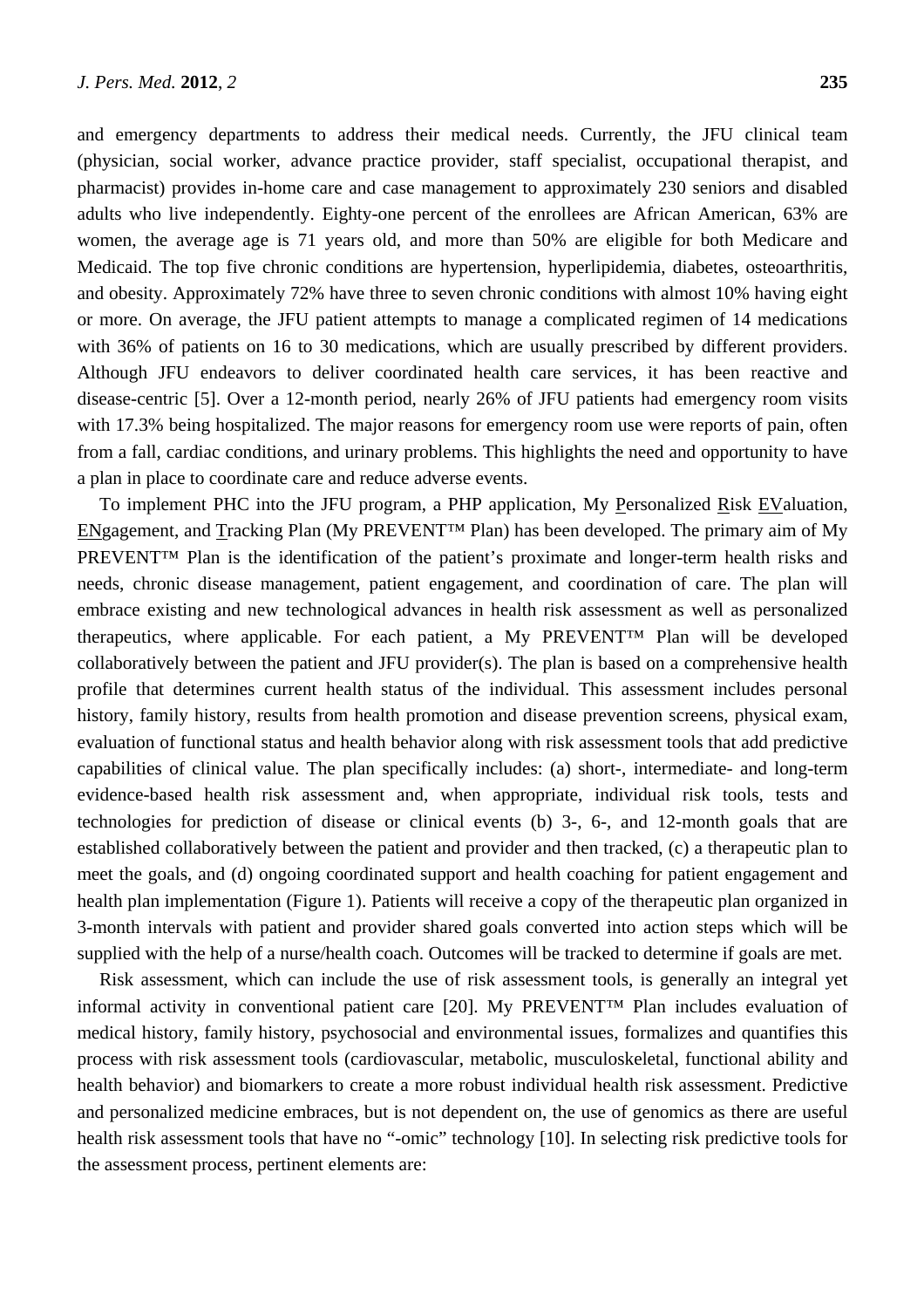- (1) applicability to the target population's demographics such as age, sex, and prevalence of risk;
- (2) validation in large cohorts for greater precision in the estimation of risk and stratification;
- (3) clinical usefulness by adding value (not duplication) as an objective measure to the clinician's judgment and decisions;
- (4) production of results that can be used in discussions with the patient to educate and help them make informed decisions about their care and therapy goals:
- (5) cost-effectiveness or reimbursable for the health system and the patient; and,
- (6) endorsement by experts, other clinical providers, and supported by peer-reviewed publications.

Figure 1. The cyclical work flow from initial Just for Us (JFU) home visit through activities after the visit to preparation for the next home visit.



These aspects were taken into account for the initial selection of the risk assessment tools for My PREVENT™ Plan along with reviewing the extant literature to compile a list of over 200 risk assessment tools and tests. The tools were then categorized by system (e.g., metabolic, cardiovascular, *etc*.) and those that provided the most robust validated estimates were identified. To narrow the list for the greatest clinical efficiency, the Pareto principle was employed to identify the disorders that account for 80% of health problems in JFU patients and found that hypertension and diabetes were the leading disorders affecting 87.2% and 50.4% of patients, respectively. Risk prediction tools were selected based on their ability to identify meaningful significant clinical events that occur (e.g., stroke, fracture from falls) in the JFU population. Lastly, the initial risk assessment included tools that had open access with minimal added cost. Clearly, the use of some predictive tools that determine a 10-year risk will be less valuable for a patient with less than a 10-year life expectancy in the JFU population. My PREVENT<sup>IM</sup> Plan will allow the clinician to choose predictive tools relevant to the individual patient by utilizing drop-down menu selection for relevant risk calculators based on the identified risk factors.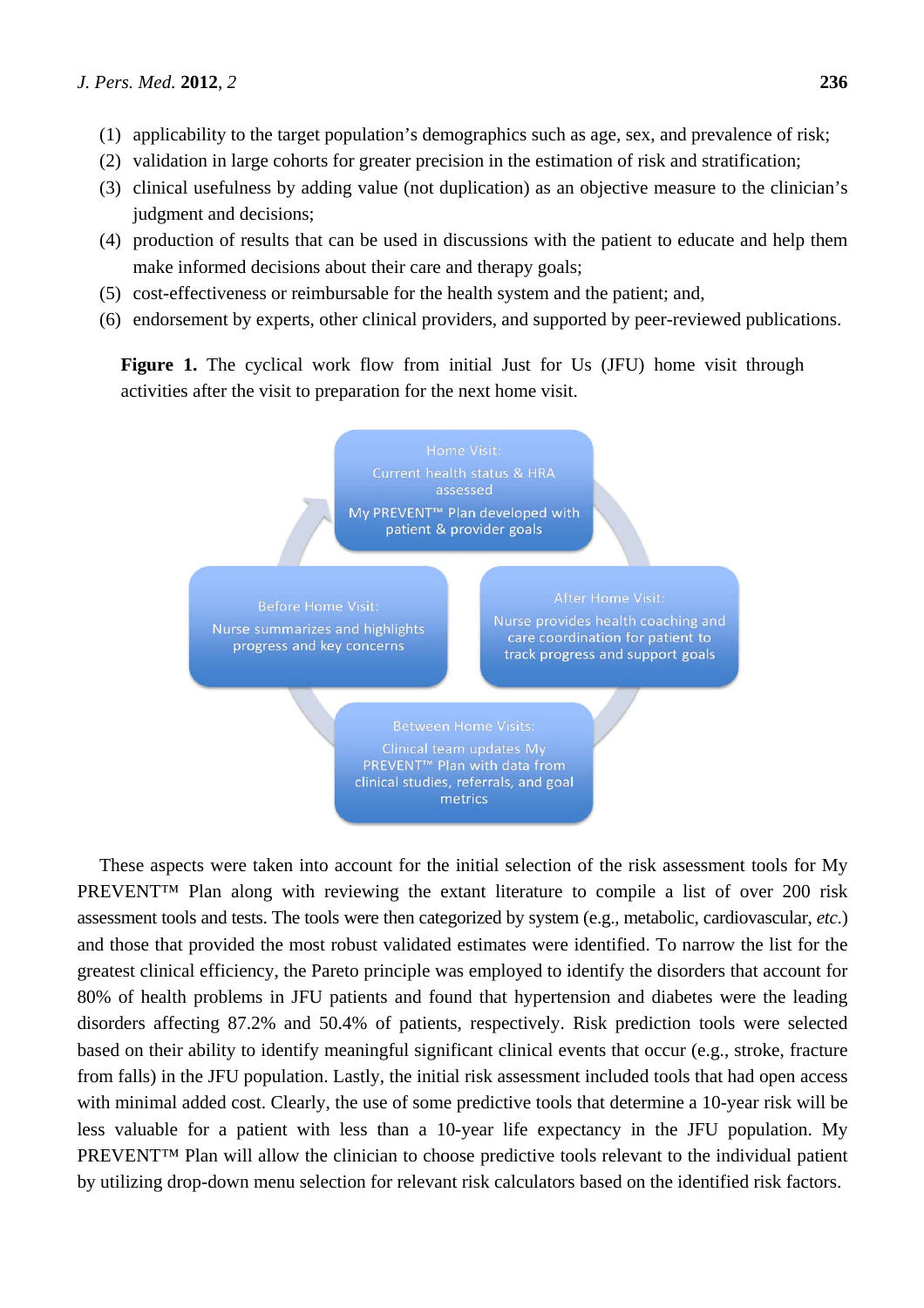Given that My PREVENT™ Plan will be implemented via an electronic medical record, data will be automatically populated from the health history and physical exam into the risk assessment tools embedded within the plan application to rapidly produce the quantification of disease burden or risk score. The initial strategy is to start with a focused set of tools and tests (Table 1) and over time evaluate their value and incorporate others when indicated. A number of marketed personalized medicine tools are still under consideration. My PREVENT™ Plan will thus provide a venue for the adoption and/or validation of new predictive tools and personalized technologies within the clinical workflow.

| Cardiovascular                      | <b>Indication</b>                                                                      |
|-------------------------------------|----------------------------------------------------------------------------------------|
| <b>Framingham CVD Risk</b>          | Provides a Framingham risk score for a 10-year risk of "hard" CHD outcomes             |
| <b>Calculator</b>                   | (e.g., MI or cardiac death) in adults $\geq 20$ years old without heart disease (e.g., |
|                                     | coronary artery disease, valvular disease, arrhythmias, CHF) or diabetes.              |
| <b>Reynolds CVD Risk</b>            | For women in the intermediate Framingham CVD risk group. This tool can                 |
| <b>Calculator</b> (women)           | reclassify most of these women into high-risk or low-risk category. Includes           |
|                                     | the serum CRP and family history into the calculation.                                 |
| <b>Serum CRP level</b>              | Serum CRP improves prediction by the Framingham CVD risk score,                        |
|                                     | especially in the categories of intermediate risk males and high risk females.         |
| <b>Stroke Risk Calculators</b>      | Provides a 10-year risk of stroke. Uses Framingham study cohort of patients            |
|                                     | 55-84 years old.                                                                       |
|                                     |                                                                                        |
| Metabolic & Musculoskeletal         | <b>Indication</b>                                                                      |
| <b>Diabetes Risk Calculator</b>     | Provides the high, intermediate, or low risk for having pre-diabetes or                |
|                                     | diabetes using modifiable and non-modifiable risk factors.                             |
| <b>Weight and Health Risk</b>       | Using BMI, waist circumference and risk factors for diseases and conditions            |
| <b>Assessment</b>                   | associated with obesity, assesses whether weight loss is needed to lower risk          |
|                                     | of developing.                                                                         |
| <b>Fracture Risk Assessment</b>     | Provides the 10-year probability of a fracture. Requires the DXA results of            |
| (FRAX)                              | the femoral neck BMD $(g/cm^2)$                                                        |
|                                     |                                                                                        |
| <b>Functional Ability</b>           | <b>Indication</b>                                                                      |
| <b>Mini Mental Status Exam</b>      | Cognitive assessment for patients with memory complaints or new functional             |
| <b>Clock drawing Assessment</b>     | impairments. Detection of cognitive impairment is part of the Medicare                 |
|                                     | annual wellness visit.                                                                 |
| Timed "Get Up and Go Test"          | A score of $\geq$ 3 from this physical exam maneuver indicates an increased risk       |
|                                     | of falling and need for further evaluation                                             |
| <b>Patient Health Questionnaire</b> | PHQ 2 screens for depressed mood and anhedonia over a 2-week interval                  |
| $2(PHQ 2)$ and                      |                                                                                        |
| <b>Generalized Anxiety</b>          | GAD 2 has high sensitivity and specificity for detecting anxiety disorders.            |
| Disorder (GAD-2)                    |                                                                                        |
|                                     |                                                                                        |
| <b>Health Behavior</b>              | <b>Indication</b>                                                                      |

**Table 1.** Examples of the initial tools selected for health risk assessment and predication for the My PREVENT™ Plan.

| <b>Health Behavior</b>            | <b>Indication</b>                                                      |
|-----------------------------------|------------------------------------------------------------------------|
| <b>Patient Activation Measure</b> | Assessment of confidence & knowledge, staying the course under stress, |
|                                   | taking action, and beliefs                                             |
| <b>Morisky Medication</b>         | To measure medication-taking behavior by a 4-item self-report survey   |
| <b>Adherence Scale</b>            |                                                                        |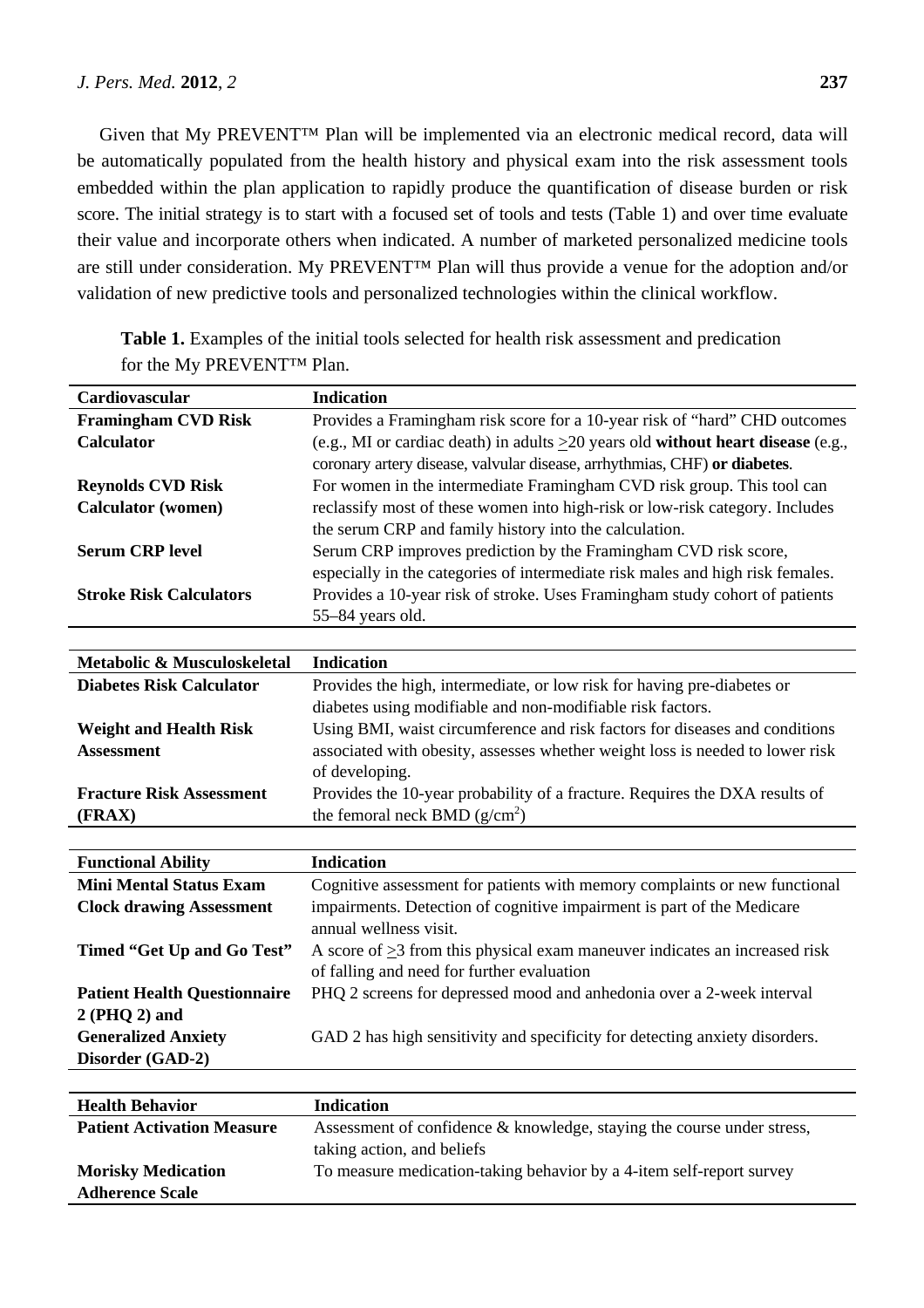Tools for personalization of care are not only for health risk assessment but also include tools for tracking of outcomes (e.g., biomarkers), evaluation of drug metabolism, and selection of therapy. By using the PHP, one creates a clinical workflow that logically identifies and adopts the best predictive tools to meet the needs of the patient's plan. As "-omic" technologies are developed to fulfill these needs, they will be incorporated into the PHP. Indeed, there is the intention to communicate with the developers of such tools to pursue potential evaluation for inclusion in the PHP. Given the nature and limitations of reimbursement in the Medicare population and their inability to meet copay perquisites, future personalized tool selections for the JFU population will be largely based on their ability to improve care and reduce cost to the patient.

The plan has already been pilot tested in eight JFU patients and providers reported that (1) the PHP was completed in the same amount of time as the routine home visit; (2) there was a notable systematic progression of data collection and overall the clinical visit was similar to the traditional clinical note; (3) information gathered was more meaningful and allowed the provider to have a more comprehensive view of the patient's past and current health status along with social and behavioral determinants and patient preferences; (4) subjective questioning about quality of life was addressed and seemed to increase patient satisfaction and engagement; and (5) patients were enthusiastic and willing to participate in an actual plan of action.

Cost-savings and cost-effectiveness will be evaluated over the 2-year project with a lifetime sensitivity analysis. There will be particular interest in any change in health care utilization costs (emergency room use and re-admissions) by comparing the health and cost outcomes from JFU patients to matched controls using data from the Centers for Medicare and Medicaid Services. Knowledge gained from the integration of PHC and My PREVENT™ Plan with the JFU program will be translated for broader adaptation within other primary care settings and health care systems.

The My PREVENT™ Plan as described herein is most applicable to the population of patients with co-morbidities that it was designed to serve. Its basic structure, however, is generally applicable to many other clinical needs including health promotion, primary care, and management of other chronic diseases. For other uses, the basic structure of the My PREVENT™ Plan would stay the same but the risk assessment, tracking, therapeutic tools and plans would change according to the clinical need. Regardless of its application, the My PREVENT™ Plan provides an excellent portal for the adoption of genomic tools as they become validated and demonstrated to add value to the plan. For example, tools for differentiation of disease mechanism amongst phenotypes, genomic-based health risk assessments, drug metabolic indicators or targeted therapy will find logical points of entry in My PREVENT™ Plans whenever they are appropriate. Thus, the approach described here, while not dependent on new technologies, provides a logical and valuable clinical platform for their adoption.

#### **3. Conclusions**

As health care systems face the challenge of an increasing aging population with complex multi-morbid conditions and the escalation of medical costs, a new model of care is needed. PHC using My PREVENT<sup>TM</sup> plan incorporates the principles of personalized, predictive, preventive, participatory, and prospective care into a working model. Integration of appropriate personalized health technologies, standards of care, and health planning into My PREVENT™ Plan not only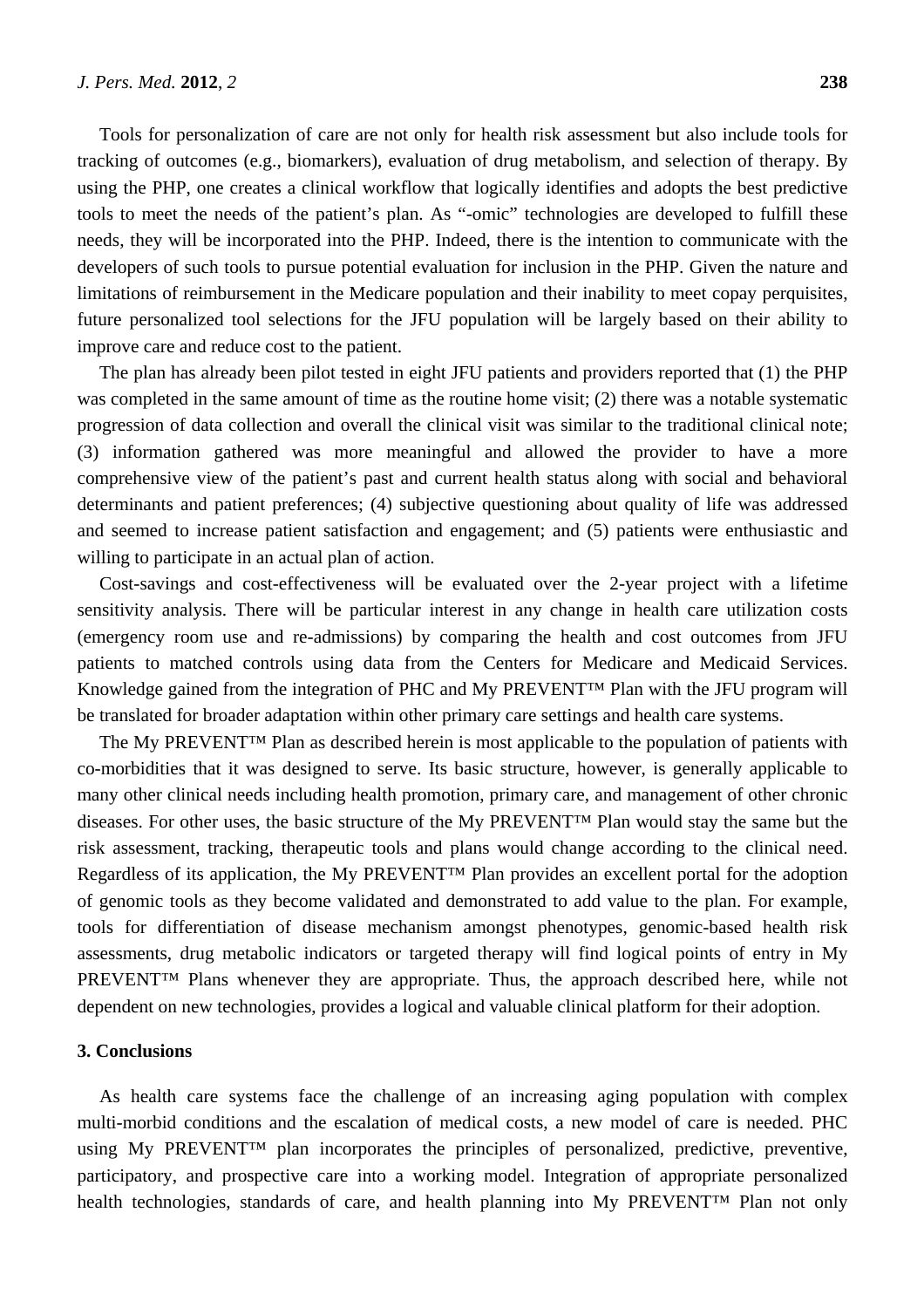enables a rational, strategic approach to care, but also creates a means to identify and effectively utilize emerging personalized medicine technologies to improve care. While the promise of genomics technologies may be decades from their full benefit to medicine, PHC is ready now. Its adoption will not only improve care, it will guide the development of needed personalized medicine tools.

# **Acknowledgments**

The authors gratefully acknowledge Cindy Mitchell for her assistance in the editing and preparation of the manuscript and Nancy Yang for help with data analysis and preparation.

# **Conflict of Interest**

Ralph Snyderman serves on the board of directors of XDx, Inc. and Crescendo Bioscience, Inc. Burnette and Simmons report no disclosures.

# **References and Notes**

- 1. Williams, R.S.; Willard, H.F.; Snyderman, R. Personalized health planning. *Science* **2003**, *300*, 549.
- 2. Snyderman, R.; Williams, R.S. Prospective medicine: The next health care transformation. *Acad. Med.* **2003**, *78*, 1079–1084.
- 3. Feero, W.G.; Guttmacher, A.E.; Collins, F.S. The genome gets personal—Almost. *JAMA* **2008**, *299*, 1351–1352.
- 4. Barnett, K.; Mercer, S.W.; Norbury, M.; Watt, G.; Wyke, S.; Guthrie, B. Epidemiology of multimorbidity and implications for health care, research, and medical education: A cross-sectional study. *Lancet* **2012**, *380*, 37–43.
- 5. Tinetti, M.E.; Fried, T.R.; Boyd, C.M. Designing health care for the most common chronic condition—Multimorbidity. *JAMA* **2012**, *307*, 2493–2494.
- 6. Salisbury, C. Multimorbidity: Redesigning health care for people who use it. *Lancet* **2012**, *380*, 7–9.
- 7. Montgomery, L. Good and Bad News for Medicare. *The Washington Post*, 23 December 2011.
- 8. Dinan, M.A.; Simmons, L.A.; Snyderman, R. Commentary: Personalized health planning and the Patient Protection and Affordable Care Act: An opportunity for academic medicine to lead health care reform. *Acad. Med.* **2010**, *85*, 1665–1668.
- 9. MLN Matters: Annual Wellness Visit (AWV), Including Personalized Prevention Plan Services (PPPS). Available online: http://www.cms.gov/Outreach-and-Education/Medicare-Learning-Network-MLN/MLNMattersArticles/downloads/MM7079.pdf (accessed on 9 September 2012).
- 10. Simmons, L.A.; Dinan, M.A.; Robinson, T.J.; Snyderman, R. Personalized medicine is more than genomic medicine: Confusion over terminology impedes progress towards personalized health care. *Pers. Med*. **2012**, *9*, 85–91.
- 11. Snyderman, R.; Dinan, M.A. Improving health by taking it personally. *JAMA* **2010**, *303*, 363–364.
- 12. Snyderman, R.; Yoediono, Z. Prospective care: A personalized, preventative approach to medicine. *Pharmacogenomics* **2006**, *7*, 5–9.
- 13. Yoediono, Z.; Snyderman, R. Proposal for a new health record to support personalized, predictive, preventative and participatory medicine. *Pers. Med.* **2008**, *5*, 47–54.